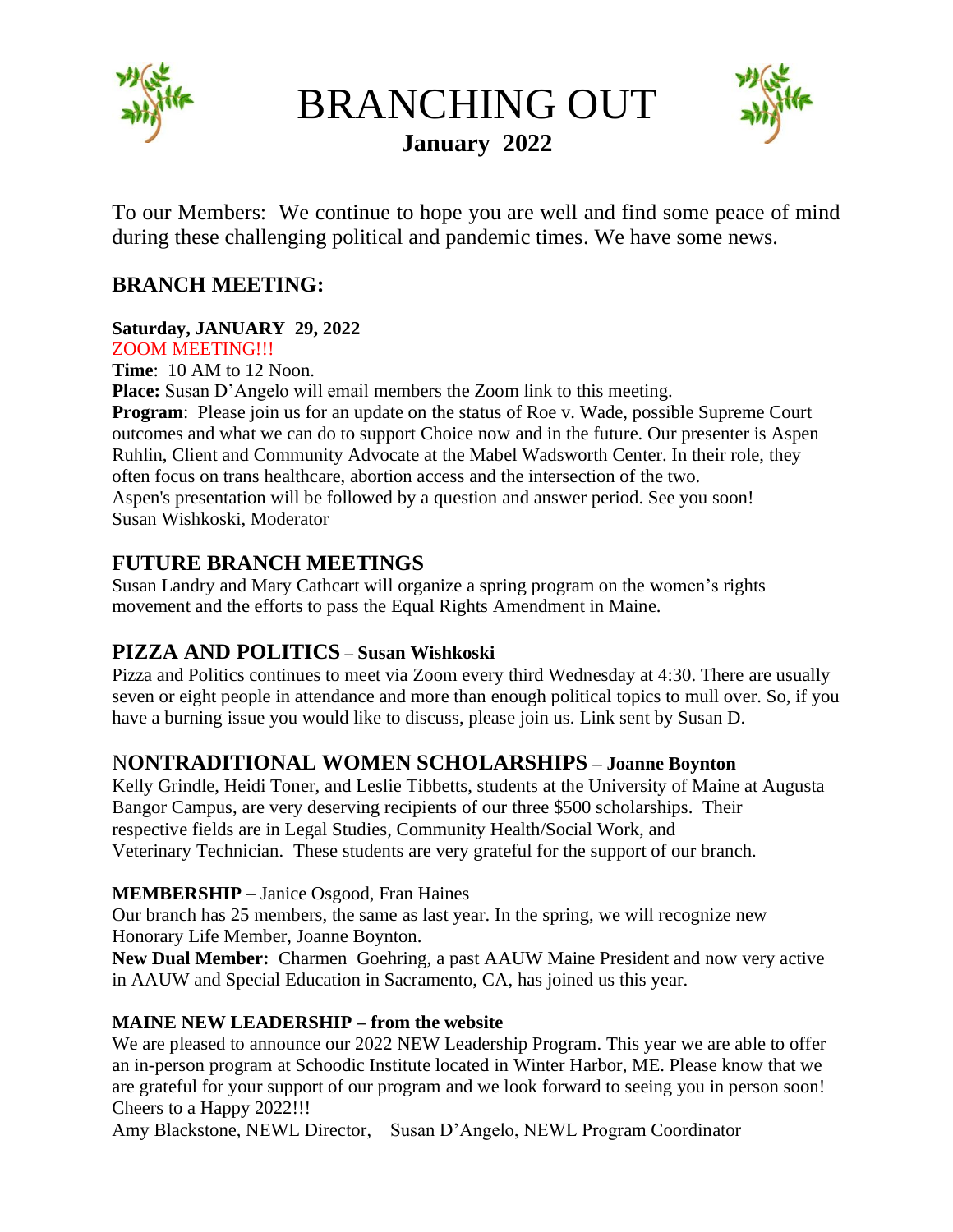### **AAUW MAINE**

1. Save the date! The state convention will be on May 18 via Zoom (6:45 PM log in, 7 PM program start). We will have the pleasure of hearing from Lisa Maatz, formerly of national AAUW, on advocacy strategies.

2. Call for Nominations! We will be voting on two officers in the spring election: President and Membership Vice President. We also have two appointed positions that are vacant (Public Policy Chair and Diversity Chair). Please send nominations to Martha Arterberry [\(Arterberry47@gmail.com\)](mailto:Arterberry47@gmail.com) by March 1.

3. Free Salary Negotiation Workshop for Women! The Waterville Branch is offering a salary negotiation workshop to highlight and combat the need for Equal Pay Day. We are especially interested in reaching young women, so please share this announcement with contacts you have in the community. Date: Wednesday March 30, 2022 Time: 4 PM (EST) Facilitator: Wendi Richards, Thomas College Location: Zoom Register in advance for this meeting: [https://colby.zoom.us/meeting/register/tJUpcuivpjotHNa-45P6Mm0\\_hPSHn5DTNuTF](https://colby.zoom.us/meeting/register/tJUpcuivpjotHNa-45P6Mm0_hPSHn5DTNuTF)

# **AAUW NATIONAL**

Did you know that, as an AAUW member, you have the right to comment on any proposed changes to our organization's bylaws before they are put up for a member vote? As we prepare for AAUW's national election in the spring, now is the time to share your thoughts! **The comment period is open, and we invite members to weigh in through February 2, 2022, at 5 p.m. ET.**

The changes recommended by the AAUW Board of Directors and AAUW Governance Committee this year would streamline two important organizational functions: nominations for the board and timing for those eligible to vote in AAUW elections.

To learn more about the proposed changes and submit your feedback, please visit the [election page](https://click.everyaction.com/k/40797701/325998156/-1079078354?nvep=ew0KICAiVGVuYW50VXJpIjogIm5ncHZhbjovL3Zhbi9FQS9FQTAwNS8xLzc2OTU1IiwNCiAgIkRpc3RyaWJ1dGlvblVuaXF1ZUlkIjogIjMwN2FmZWFmLTc3NzgtZWMxMS05NGY2LWM4OTY2NTBkNDQ0MiIsDQogICJFbWFpbEFkZHJlc3MiOiAiaHJnY2NAYW9sLmNvbSINCn0%253D&hmac=B2Y6zDlDuxPdepTVG1rzNBWsx4XkGp7Be9ZVOpFf_ok=&emci=c749bd44-b374-ec11-94f6-c896650d4442&emdi=307afeaf-7778-ec11-94f6-c896650d4442&ceid=989882) on the [AAUW website.](https://click.everyaction.com/k/40797701/325998156/-1079078354?nvep=ew0KICAiVGVuYW50VXJpIjogIm5ncHZhbjovL3Zhbi9FQS9FQTAwNS8xLzc2OTU1IiwNCiAgIkRpc3RyaWJ1dGlvblVuaXF1ZUlkIjogIjMwN2FmZWFmLTc3NzgtZWMxMS05NGY2LWM4OTY2NTBkNDQ0MiIsDQogICJFbWFpbEFkZHJlc3MiOiAiaHJnY2NAYW9sLmNvbSINCn0%253D&hmac=B2Y6zDlDuxPdepTVG1rzNBWsx4XkGp7Be9ZVOpFf_ok=&emci=c749bd44-b374-ec11-94f6-c896650d4442&emdi=307afeaf-7778-ec11-94f6-c896650d4442&ceid=989882) We encourage your participation and look forward to hearing your thoughts.

Best regards, Julia T. Brown, Esq. Board Chair

#### **TREASURER'S REPORT AND BUDGET REPORT –** Fran Haines

With your contributions, we have awarded three Non-traditional college scholarships, and will award our Marge Erhardt scholarship to a deserving high school woman student. Our branch also supports the Maine Women's Lobby and Maine NEW (National Education for Women) Leadership program. Thank you for your support!

Also, don't forget to take your deposit bottles and cans to **Burby and Bates** in Orono. Let them know to deposit the refunds into the AAUW Penobscot Valley Branch account.

The **budget report** follows on the next page: